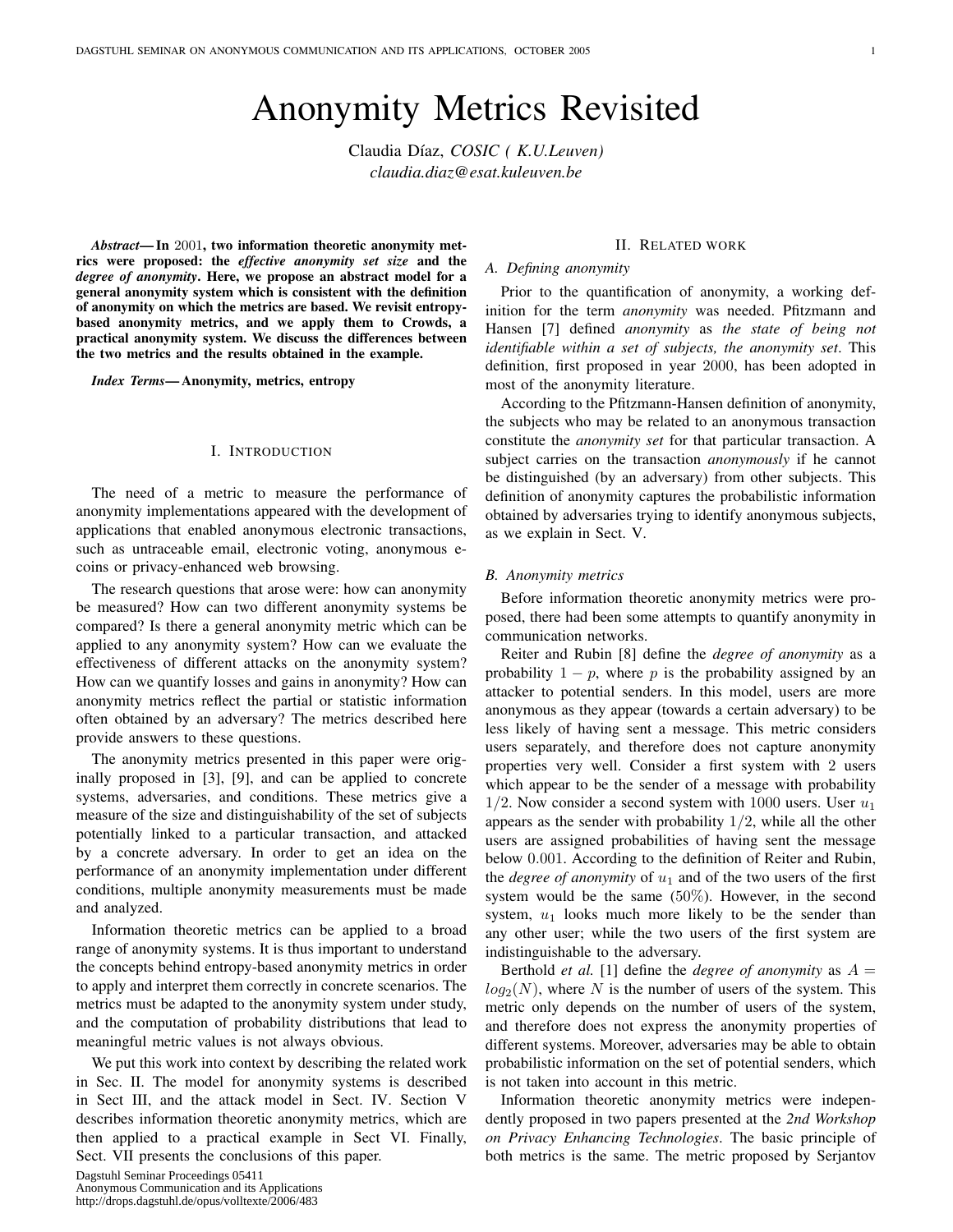

Fig. 1. Model for Anonymity Systems

and Danezis [9] uses entropy as measure of the *effective anonymity set size*. The one presented by Díaz *et al.* [3] goes one step further, normalizing the entropy to obtain a *degree of anonymity* in the scale 0..1. The details of the two flavors of anonymity metrics are explained in Sect. V.

Examples on how to apply information theoretic anonymity metrics to practical anonymous communication systems based on mixes have been presented by Díaz *et al.* in [4], [5], [6].

## III. MODEL

Many anonymity systems can be modeled in terms of unlinkability. Unlinkability is defined by Pfitzmann and Hansen [7] as follows:*unlinkability of two or more items means that within this system, these items are no more and no less related than they are related concerning the a priori knowledge*.

Our model can be applied both to *sender* and *recipient anonymity*. If we consider the sending and receiving of messages as *Items Of Interest* (IOIs), anonymity may be defined as unlinkability of an IOI and a subject. More specifically, we can describe the anonymity of an IOI such that it is not linkable to any subject, and the anonymity of a subject as not being linkable to any IOI. In this context, *unlinkability* is achieved with high entropy values.

Figure 1 presents a simplified anonymity model. The goal of anonymity systems is to hide the relationship between subjects and IOIs. Hiding these links is the basic mechanism behind anonymous transactions.

An observer of the system sees that a set of users are accessing the anonymity system. At the output of the system, they see IOIs which are hard to link to a particular subject. The set of subjects who might be linked to an IOI is called the *anonymity set*. The larger the *anonymity set*, the more anonymity a subject is enjoying. The notion of *anonymity set* is key to define anonymity metrics, as we show in Sect. V-B.

#### IV. ATTACK MODEL

We can distinguish two types of attacks on anonymity systems: *attacks on anonymity* and *attacks on the availability* of the anonymity service (also called *denial of service attacks*). Denial of service attacks may only be deployed by *active* attackers (see description below). These attacks are aimed at reducing the availability of the system, which may be a goal in itself, or part of an attack on anonymity (e.g., the adversary may block several entities from accessing the system in order to reduce the anonymity set). In this paper, we are interested in the effects of the attacks on anonymity. More specifically, in measuring the certainty of the adversary on the existence of a link between a subject and an IOI.

The quantification of anonymity is dependent on the *adversary* or *attacker* considered. The adversary has certain capabilities and deploys attacks in order to gain information and find links between subjects and IOIs. Most of these attacks lead to a distribution of probabilities that assign users a certain probability of being linked (either as senders or as recipients) to IOIs.

The metric we propose here takes into account the probabilities assigned by the adversary to users potentially linked to an IOI. Note that the metric measures anonymity *with respect to* a particular attack; results are no longer valid if the attack model changes. Therefore, concrete assumptions about the attacker have to be clearly specified when measuring anonymity. Some of the adversary's properties we should make explicit are [1]:

- *Passive-Active:* A passive attacker listens to the communication and/or reads internal information of entities participating in the protocols, passive attackers typically perform traffic analysis of the communication. Active attackers can add, remove or modify messages and adapt internal information of participating entities.
- *Internal-External:* An internal attacker controls one or several entities that are part of the system (e.g., the attacker controls communication nodes). External attackers only control communication links.
- *Partial-Global:* A global attacker has access to the entire communication system (e.g., all communication links), while a partial attacker (also called *local attacker* in the literature) only sees part of the resources (e.g., a limited number of peers in a peer-to-peer network).
- *Static-Adaptive:* Static attackers control a predefined set of resources and are unable to alter their behavior once a transaction is in progress. Adaptive attackers gain control on new resources or modify their behavior, depending on intermediate results of the attack.
- *Temporary-Permanent:* Permanent adversary have been observing the system since it started functioning and knows its whole history. Temporary attackers start observing or attacking the system at time  $t_0$ , and they do not have information on events previous to  $t_0$ .

## V. INFORMATION THEORETIC ANONYMITY METRICS

In this section, we first introduce the concept of entropy, on which information theoretic anonymity metrics are based. Then, we explain how the *effective anonymity set size* and the *degree of anonymity* can be computed. The metrics presented in this section are applied to a practical system in Sect. VI.

# *A. Entropy*

The information theoretic concept of entropy [10] provides a measure of the uncertainty of a random variable. Let  $X$  be the discrete random variable with probability mass function  $p_i = Pr(X = i)$ , where i represents each possible value that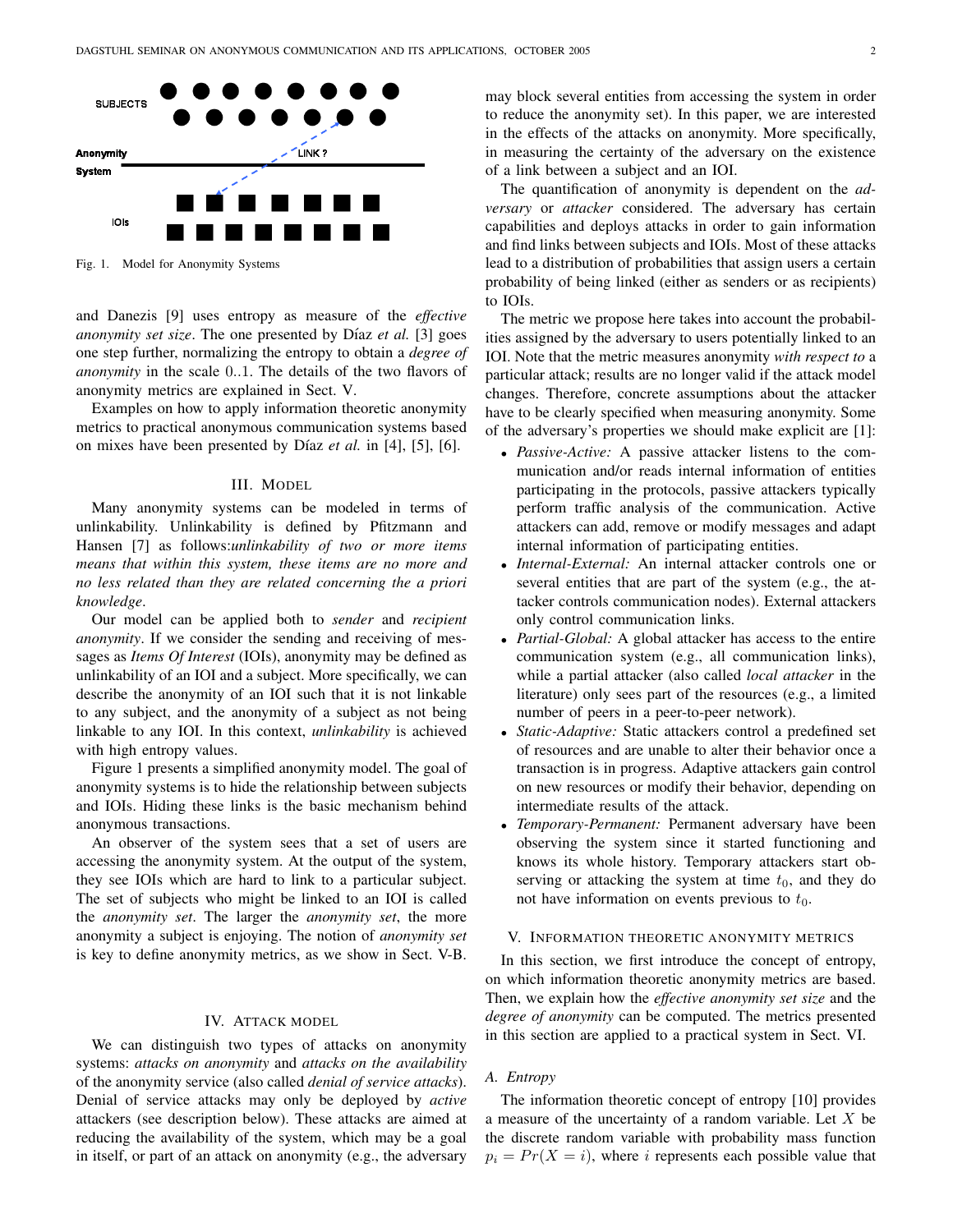

Fig. 2. Anonymity set

X may take with probability  $p_i > 0$ . In this case, each i corresponds to a subject of the anonymity set; i.e.,  $p_i$  is the probability of subject i being linked to the IOI.

We denote by  $H(X)$  the entropy of a random variable, and by N the number of subjects in the anonymity set.  $H(X)$  can be calculated as:

$$
H(X) = -\sum_{i=1}^{N} p_i \log_2(p_i) .
$$

#### *B. Effective anonymity set size*

The *effective anonymity set size* is an intermediate step to compute the *degree of anonymity*. Serjantov and Danezis proposed in [9] the use of the effective anonymity set size as metric.

As mentioned in Sect. II-A, *anonymity* was defined by Pfitzmann and Hansen [7] as *the state of being not identifiable within a set of subjects, the anonymity set*. Anonymity metrics aim at giving a meaningful measure of the anonymity set size.

After deploying an attack on an anonymity system, the adversary typically obtains a distribution of probabilities that link subjects to the particular IOI of the attack. The probabilities are shown in Fig. 2 with the arrows that connect the IOI to the subjects of the anonymity set. Different subjects may appear as having a higher or lower probability  $p_i$  of link with the IOI, depending of the information obtained by the adversary using the attack.

Let  $N$  be the total number of subjects which are linked to the IOI with a non-zero probability  $(p_i > 0, i = 1..N)$ . The *effective anonymity set size* is defined as the entropy  $H(X)$ of the distribution  $X$  of probabilities that link the subjects of the anonymity set to the IOI.

Entropy-based anonymity metrics give a measure of the uncertainty of the adversary on the subject who is related to the IOI. The *effective anonymity set size* takes into account the *number* of potential subjects linked to the IOI, and the *probabilities* assigned to the subjects.

The metric (and thus anonymity) increases its value with two factors. First, with the number of subjects potentially linked to the IOI; and second, with the uniformity of the probability distribution. The more equally distributed the probabilities assigned to the subjects of the anonymity set, the higher the entropy (i.e., the higher the effective anonymity set size).

#### *C. Degree of anonymity*

The *degree of anonymity* is a normalized version of the *effective anonymity set size*, which tells tells how good the system is performing on a 0−1 scale. This metric is an original contribution of Díaz *et al.* and was proposed in [3] (note that both metrics were proposed independently at the same time).

The maximum effective anonymity set size for  $N$  subjects is reached when all subjects are linked to the IOI with equal probability (i.e.,  $p_i = 1/N$ ). In this case, all subjects are indistinguishable towards the adversary with respect to the IOI. For a given number  $N$  of users, the maximum achievable anonymity corresponds to the entropy of a uniform distribution. We denote the maximum entropy by  $H_M$ :

$$
H_M = \log_2(N) .
$$

If we assume that the adversary has no *a priori* information on the system (i.e., the *a priori* anonymity of an IOI is  $H_M$ ), the amount of information gained by the adversary with an attack is the difference in the entropy before and after the attack, that is:  $H_M - H(X)$ .

The *degree of anonymity* is defined as the normalized value of this difference in knowledge of the adversary:

$$
d = 1 - \frac{H_M - H(X)}{H_M} = \frac{H(X)}{H_M}
$$

.

As we can observe in the formula, the *degree of anonymity* is obtained dividing the *effective anonymity set size* by the maximum entropy for a given number of subjects. This *degree* evaluates how much anonymity is provided by a system independently from the number of users. Given a certain number of subjects, the computation of the *degree of anonymity* gives an idea on how close the anonymity of the subjects is to the maximum achievable.

Both metrics are computed using the same information, and one can trivially be computed from the other. The difference is, however, that the *effective anonymity set size* ties the anonymity to the actual number of users in the system; while the *degree of anonymity* makes abstraction on the number of users and focusses on the performance of the system (i.e., how close it is to the maximum achievable anonymity).

#### VI. EXAMPLE: CROWDS

Crowds [8] is designed to provide anonymity to users who want to access web pages. To achieve this goal, the designers introduce the notion of *blending into a crowd*: users are grouped into a set, and they forward requests within this set before the request is sent to the web server. The web server cannot know from which member the request originated, since it gets the request from a random member of the crowd, who is forwarding the message on behalf of the real originator. The users (members of the crowd) are called *jondos*.

The system works as follows: when a *jondo* wants to request a web page it sends the request to a second (randomly chosen) *jondo*. This *jondo* will, with probability  $p_f$ , forward the request to a third *jondo* (again, randomly chosen), and will, with probability  $(1 - p_f)$  submit it to the server. Each *jondo* in the path (except for the first one) chooses to forward or submit the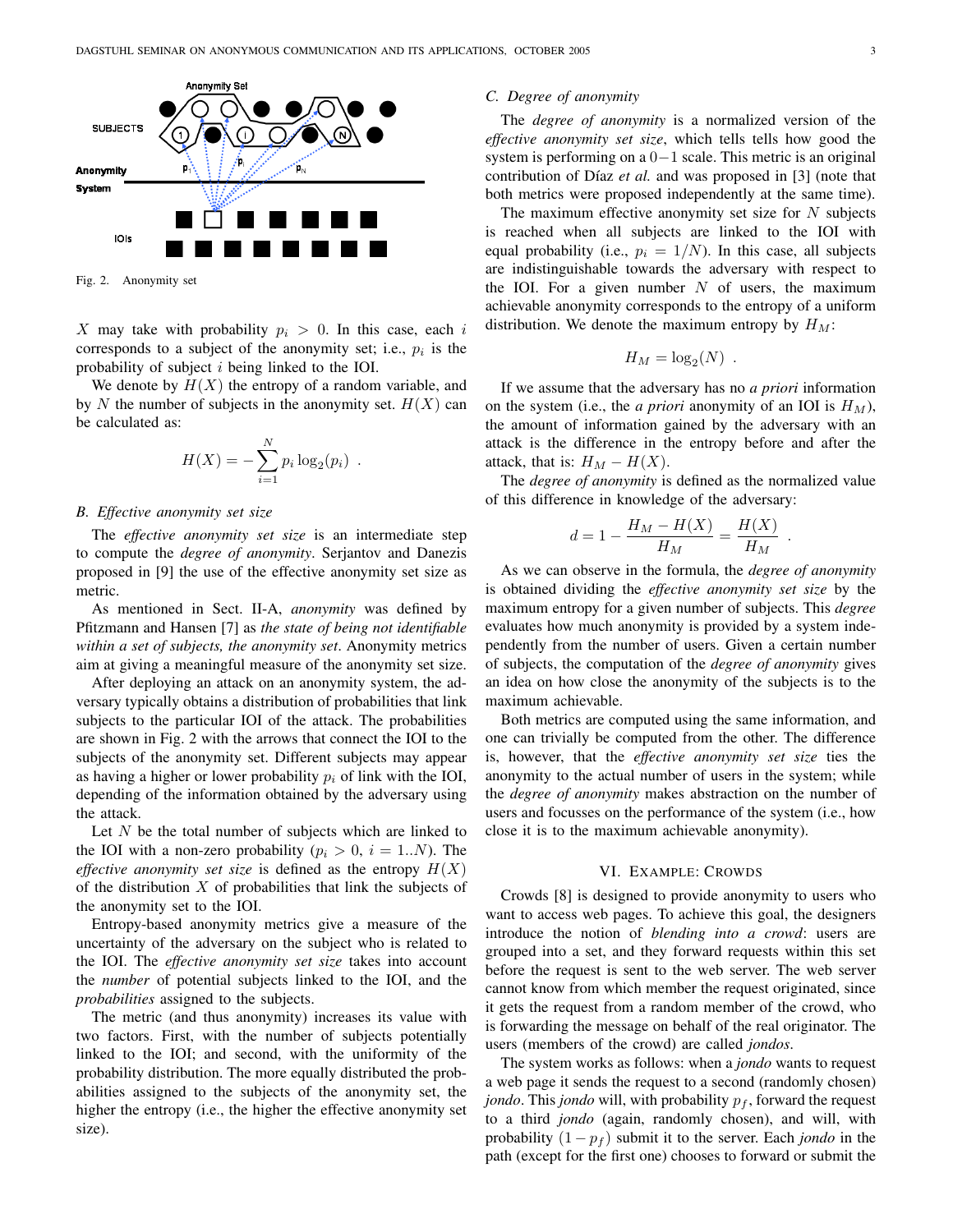

Fig. 3. Example of a Crowds system with 7 *jondos*

request *independently* from the decisions of the predecessors in the path.

Communication between *jondos* is encrypted, and the final request to the server is sent in clear text. Every *jondo* can observe the contents of the message (and thus the address of the target server), but it cannot know whether the predecessor is the originator of the message or whether he is just forwarding a message received by another member.

## *A. Attack Model*

In this section we calculate the degree of anonymity provided by Crowds to its users, with respect to colluding crowd members, that is, a *set of corrupted jondos that collaborate in order to disclose the identity of the jondo that originated the request*. The assumptions made on the attacker are:

- *Internal*: The attacker controls some of the entities which are part of the system.
- *Passive*: The corrupted *jondos* can listen to communication. Although they have the ability to add or delete messages, they do not gain extra information on the identity of the originator by doing so.
- *Partial*: We assume the attacker controls a limited set C of *jondos*, and cannot perform any traffic analysis on the rest of the system.
- *Static*: The set of jondos controlled by the adversary is fixed.
- *Temporary*: The adversary does not need to observe the system for long time to deploy this attack. Permanent attackers may refine the attack by correlating subsequent connections.

#### *B. Effective anonymity set size*

Figure 3 shows an example of a crowds system. In this example the *jondos* 1 and 2 are controlled by the attacker, i.e., they are *colluding crowd members*. An honest *jondo* creates a path that includes at least one corrupted *jondo*. <sup>1</sup> The adversary wants to know which of the *jondos* is the real originator of the message.

In a general Crowds network, let  $N$  denote the number of members of the crowd, C the number of malicious collaborators,  $p_f$  the probability of forwarding and  $p_i$  the probability



Fig. 4. Effective Anonymity Set Size for Crowds (N=20)

of being originator of a request assigned by the attacker to *jondo i*. From [8] we know that, under the described attack model, the probability assigned to the predecessor of the first malicious *jondo* in the path (for simplicity, let this *jondo* be number *C+1*) equals:

$$
p_{C+1} = \frac{N - p_f(N - C - 1)}{N} = 1 - p_f \frac{N - C - 1}{N}
$$

The probabilities assigned to the colluding *jondos* remain zero, and assuming that the adversary does not have any extra information about honest nodes, the probabilities assigned to those members are:

$$
p_i = \frac{1 - p_{C+1}}{N - C - 1} = \frac{p_f}{N} , \quad C + 2 \le i \le N .
$$

Applying the formula of the entropy presented in Sect. V-A, the effective anonymity set size under these attack conditions can be computed as:

$$
H(X) = \frac{N - p_f(N - C - 1)}{N} \log_2 \left[ \frac{N}{N - p_f(N - C - 1)} \right]
$$

$$
+ p_f \frac{N - C - 1}{N} \log_2 \left[ \frac{N}{p_f} \right].
$$

As we can see, the *effective anonymity set size* for Crowds is a function of N, C and  $p_f$ . In order to show the variation of  $H(X)$  with respect to these parameters we chose  $p_f = 0.5$ and  $p_f = 0.75$ . The effective anonymity set sizes for a system with  $N = 20$  and  $N = 100$  are shown in Fig. 4 and Fig. 5. The anonymity metric is a function of the number  $C$  of colluding *jondos*, which takes values between 1 and  $N - 1$ . Note that if  $C = 0$  there is no adversary, and the effective anonymity set size is maximum  $(\log_2(N))$ ; if  $C = N$  the adversary controls all *jondos*, leaving none to attack.

As we can see in Fig. 4 and Fig. 5, the effective anonymity set size decreases almost linearly with the number of colluding *jondos* (controlled by the adversary), down to zero when the adversary controls  $N - 1$  *jondos* (and is thus able to uniquely identify messages sent by the remaining *jondo*). We can also see in the figures that the effective anonymity set size

.

<sup>&</sup>lt;sup>1</sup>If the path does not go through a corrupted *jondo* the attacker cannot get any information.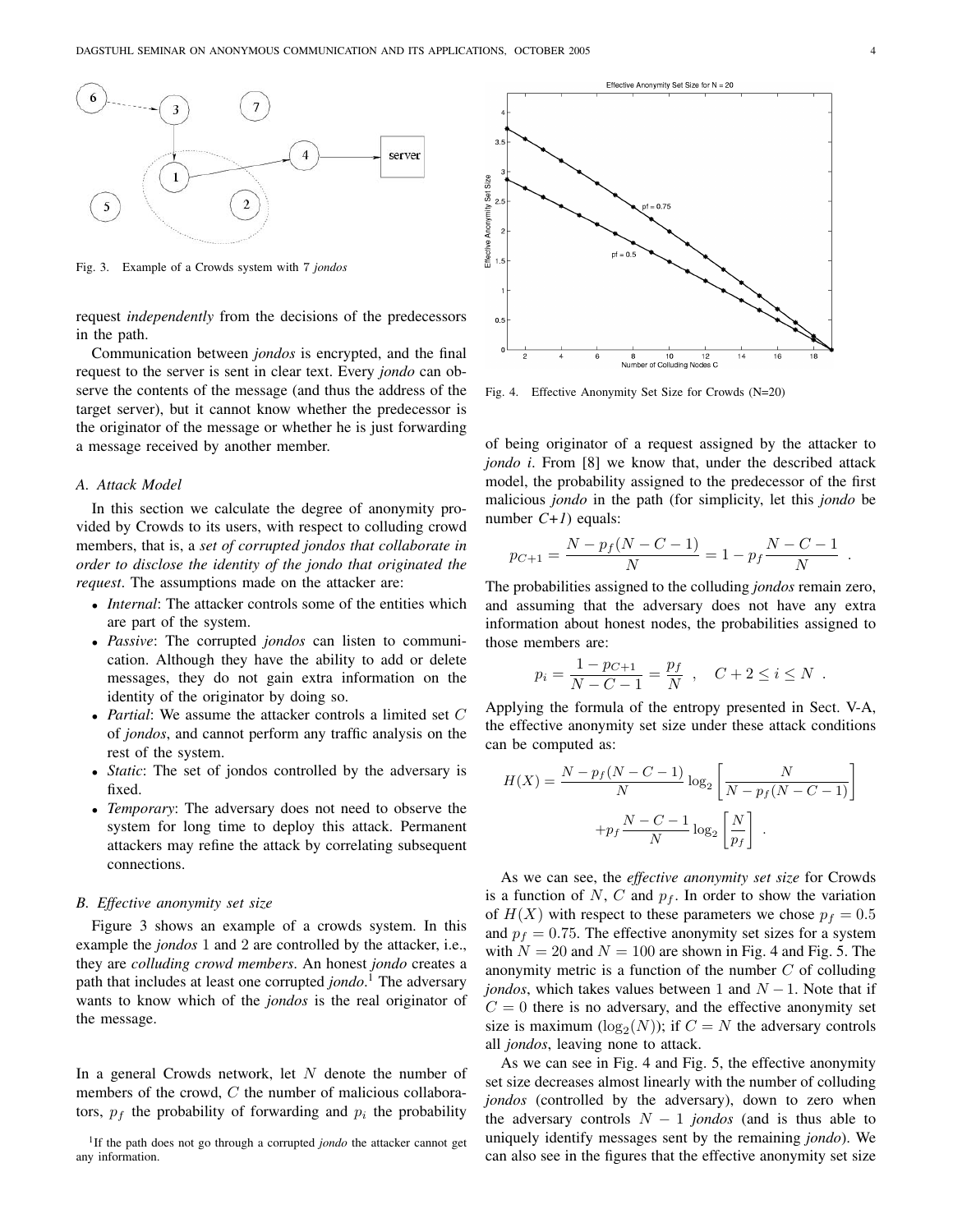

Fig. 5. Effective Anonymity Set Size for Crowds (N=100)

is bigger for higher values of  $p_f$ . This indicates a tradeoff between anonymity and performance, as higher  $p_f$  implies more intermediate *jondos* in the communication path, and therefore more delay. Regarding the number of members of the crowd, it is clear that the larger the crowd, the higher the value of the effective anonymity set size.

Note that the figures presented correspond to a particular type of attack (namely, the "collaborating *jondos* attack" as described in [8]). The variation of anonymity towards adversaries capable of deploying other attacks may be very different from the results presented in this example. The same applies to the results shown in the next section for the degree of anonymity.

## *C. Degree of anonymity*

The *degree of anonymity* is obtained normalizing the effective anonymity set size with respect to the maximum entropy,  $H_M$ . Taking into account that the size of the anonymity set is  $N - C$  (the C colluding jondos are not part of the anonymity set),  $H_M$  equals:

$$
H_M = \log_2 (N - C) .
$$

According to the formulas presented in Sect. V-C, we compute the *degree of anonymity*, d. Figure 6 represents the degree of anonymity for 20 crowd members, and Fig. 7 for 100 members. As in the figures of the *effective anonymity set size*, the probability of forwarding  $p_f$  has been set to 0.5 and 0.75, and the variable in the  $x$  axis is the number  $C$  of corrupted *jondos*.

We can see in the figures that  $d$  decreases with the number of collaborating *jondos* and increases with  $p_f$ . The variation of d is very similar for systems with different number of users.

If we compare the results of the two proposed metrics, we can see that while the *effective anonymity set size* presents large variations in  $C = 1$  for different values of N (from  $\log_2(5) = 2.32$  to  $\log_2(100) = 6.64$ ), the *degree of anonymity* for both crowds systems ( $N = 20, 100$ ) takes values between 0.8 and 0.9 for  $p_f = 0.75$ , and between 0.6 and 0.7 for  $p_f =$ 



Fig. 6. Degree of Anonymity for Crowds (N=20)



Fig. 7. Degree of Anonymity for Crowds (N=100)

0.5 (evaluated in  $C = 1$ ). Also, the *effective anonymity set size* decreases almost linearly, while the *degree of anonymity* is concave.

The information provided by these metrics can be combined to give a better estimation of the anonymity offered to users. The *effective anonymity set size* gives a quantitative measure of the (un)certainty of the attacker with respect to the identity of a subject, while the *degree of anonymity* indicates the performance of the anonymity system relative to the best it can do for the given number of users. Note that, while the values of the *effective anonymity set size* significantly increase for  $N = 100$  with respect to  $N = 20$ , the *degree of anonymity* slightly decreases for  $N = 100$  in comparison with  $N = 20$ . The explanation to this lies in the fact that, although the *effective anonymity set size* increases due to the increase of potential originators of a communication, the adversary is able to get more information (i.e., reduce his uncertainty with respect to his *a priori* knowledge) from the network with more nodes.